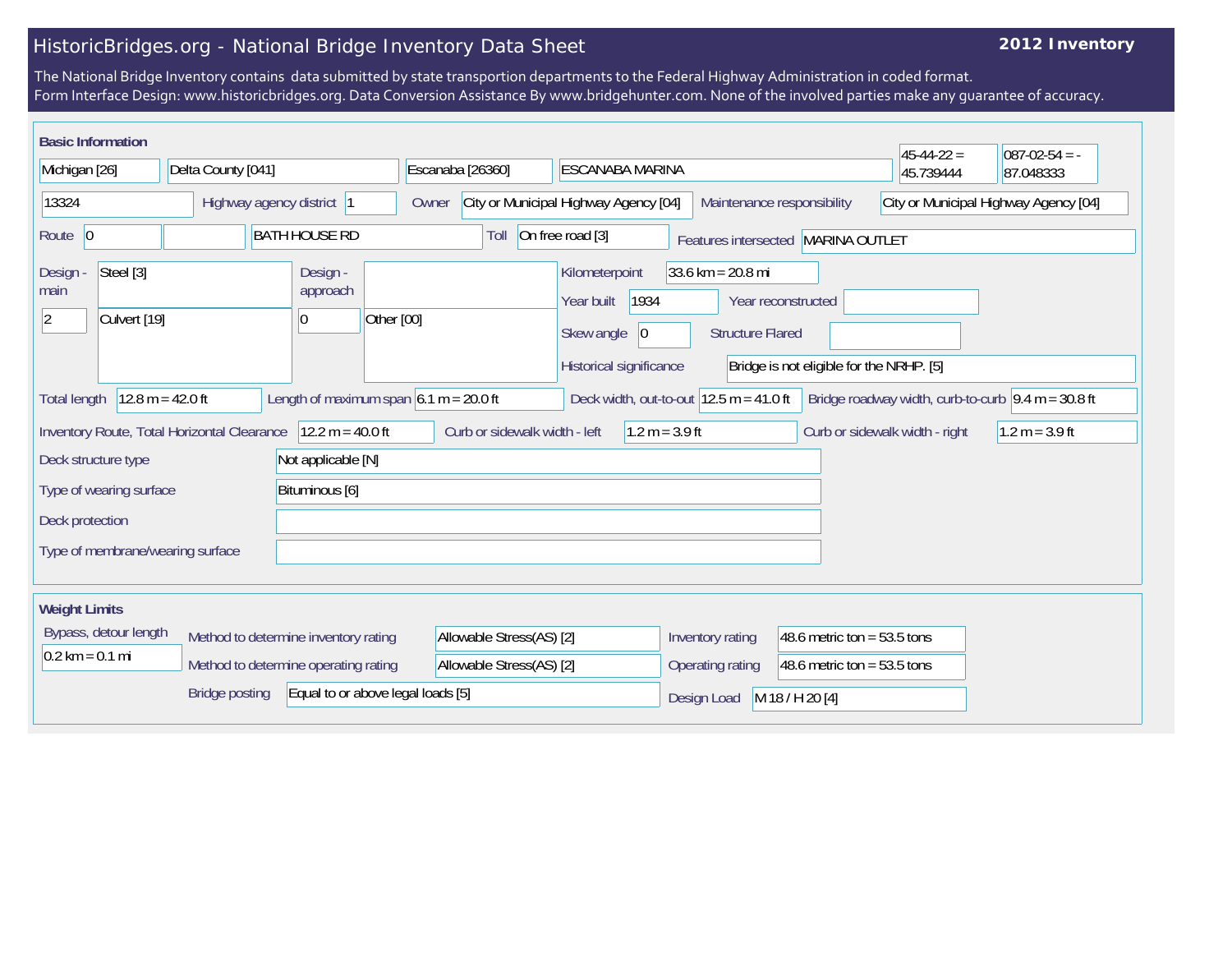| <b>Functional Details</b>                                                                                                             |                                                   |                                                                        |  |  |  |  |  |
|---------------------------------------------------------------------------------------------------------------------------------------|---------------------------------------------------|------------------------------------------------------------------------|--|--|--|--|--|
| 1500<br>Average daily truck traffi   0<br>Average Daily Traffic                                                                       | Year 1960<br>Future average daily traffic<br>%    | 1725<br>1980<br>Year                                                   |  |  |  |  |  |
| Road classification<br>Local (Urban) [19]                                                                                             | Lanes on structure 2                              | Approach roadway width<br>$12.2 m = 40.0 ft$                           |  |  |  |  |  |
| Type of service on bridge Highway [1]                                                                                                 | Bridge median                                     |                                                                        |  |  |  |  |  |
| Direction of traffic 2 - way traffic [2]<br>Parallel structure designation<br>No parallel structure exists. [N]                       |                                                   |                                                                        |  |  |  |  |  |
| Waterway [5]<br>Type of service under bridge                                                                                          | Navigation control<br>Lanes under structure<br> 0 |                                                                        |  |  |  |  |  |
| $0 = N/A$<br>Navigation vertical clearanc                                                                                             | Navigation horizontal clearance $ 0 = N/A$        |                                                                        |  |  |  |  |  |
| Minimum navigation vertical clearance, vertical lift bridge                                                                           |                                                   | Minimum vertical clearance over bridge roadway<br>$99.99 m = 328.1 ft$ |  |  |  |  |  |
| Minimum lateral underclearance reference feature Feature not a highway or railroad [N]                                                |                                                   |                                                                        |  |  |  |  |  |
| Minimum lateral underclearance on right $0 = N/A$                                                                                     | Minimum lateral underclearance on left $0 = N/A$  |                                                                        |  |  |  |  |  |
| Minimum vertical underclearance reference feature Feature not a highway or railroad [N]<br>Minimum Vertical Underclearance $ 0 = N/A$ |                                                   |                                                                        |  |  |  |  |  |
| Appraisal ratings - underclearances N/A [N]                                                                                           |                                                   |                                                                        |  |  |  |  |  |
|                                                                                                                                       |                                                   |                                                                        |  |  |  |  |  |
| <b>Repair and Replacement Plans</b>                                                                                                   |                                                   |                                                                        |  |  |  |  |  |
| Type of work to be performed                                                                                                          | Work done by                                      |                                                                        |  |  |  |  |  |
|                                                                                                                                       | Bridge improvement cost                           | Roadway improvement cost                                               |  |  |  |  |  |
|                                                                                                                                       | Length of structure improvement                   | Total project cost                                                     |  |  |  |  |  |
|                                                                                                                                       | Year of improvement cost estimate                 |                                                                        |  |  |  |  |  |
|                                                                                                                                       | Border bridge - state                             | Border bridge - percent responsibility of other state                  |  |  |  |  |  |
|                                                                                                                                       | Border bridge - structure number                  |                                                                        |  |  |  |  |  |